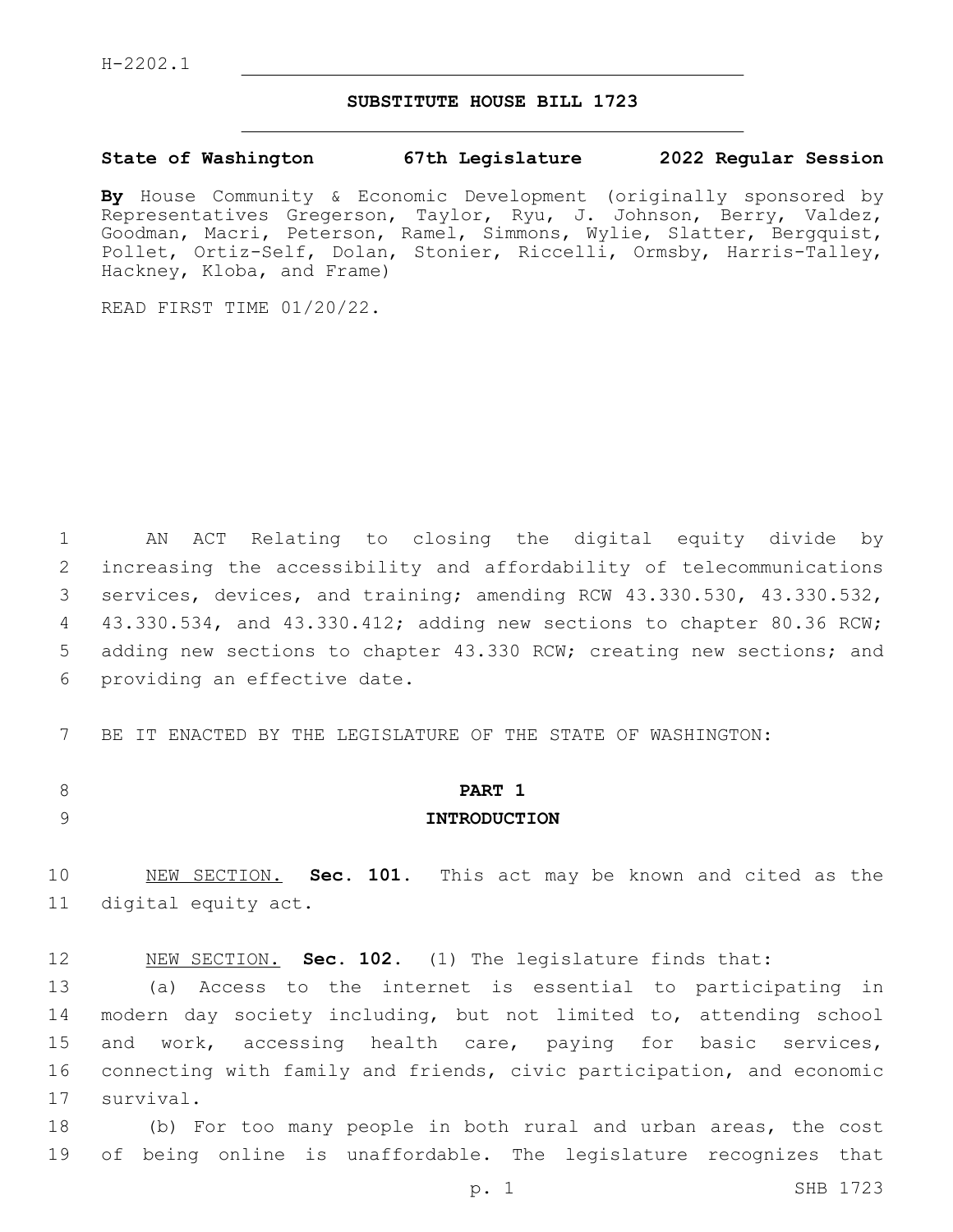building the last mile of broadband to the home is prohibitively expensive and that urban areas that are home to people earning low incomes continue to face digital redlining. Across the state there is a lack of affordable plans, barriers to enrolling in appropriate broadband plans, and barriers to fully utilize the opportunities that 6 broadband offers.

 (c) The COVID-19 pandemic has further highlighted the need for affordable access, devices, and skills to use the internet.

 (d) The need for more accessible and affordable internet is felt more acutely among specific sectors of the population, especially Washington residents in rural areas, people who are currently earning low incomes, seniors and others who lack the skills necessary to get online, people with first languages other than English, immigrant 14 communities, and people with disabilities.

 (e) The federal government is allocating considerable sums for investment in digital equity that the state broadband office will help to leverage for residents across Washington. Continued comprehensive efforts, including coordination with tribal partners, are needed to ensure truly equitable access. The legislature recognizes that there will be a need for ongoing development and maintenance of broadband infrastructure. The legislature also recognizes that there is a need for ongoing outreach by community- based partnerships to provide enrollment assistance to lower the cost 24 of internet subscriptions and devices.

 (2) Therefore, the legislature intends to broaden access to the internet, the appropriate devices, and the skills to operate online safely and effectively so that all people in Washington can fully participate in our society, democracy, and economy.

# **PART 2**

#### **WASHINGTON BROADBAND ASSISTANCE PROGRAM**

 NEW SECTION. **Sec. 201.** A new section is added to chapter 80.36 32 RCW to read as follows:

 The definitions in this section apply throughout this section and sections 202 and 203 of this act unless the context clearly requires otherwise.35

 (1) "Department" means the department of social and health 37 services.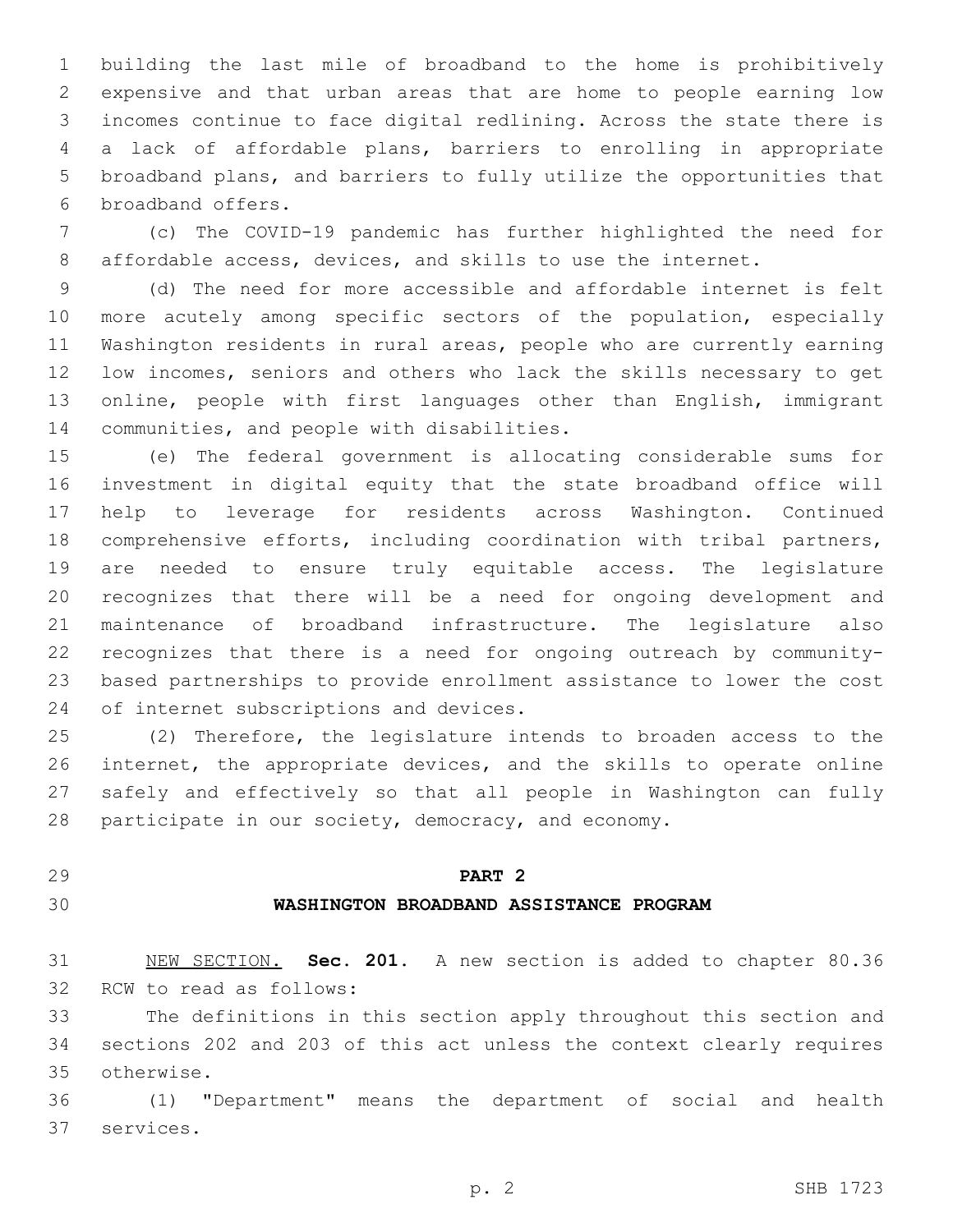(2) "Eligible voice and broadband services" means those services deemed eligible for reduced cost by the commission pursuant to 3 section 203 of this act.

 (3) "Line" means an access line, service to an activated wireless handset, or service to an internet connection used as a substitute for a traditional telecommunications connection.6

 (4) "Low-income" means households as defined by the department, provided that the definition may not exceed the higher of 80 percent of area median household income or the self-sufficiency standard as determined by the University of Washington's self-sufficiency 11 calculator.

 (5) "Program" means the Washington broadband assistance program 13 established in section 202 of this act.

 (6) "Telecommunications provider" means any person or entity who provides eligible voice, internet, or broadband services.

 NEW SECTION. **Sec. 202.** A new section is added to chapter 80.36 17 RCW to read as follows:

 (1) The Washington broadband assistance program is established within the department to provide low-income persons with reduced 20 rates for eligible voice and broadband services.

 (2) A telecommunications provider providing eligible voice and broadband services to the public must provide those services to low- income persons in accordance with this section and section 203 of 24 this act.

 (3) When enrolling new customers, a telecommunications provider providing eligible voice and broadband services must inform customers of the program established under this section and persons eligible for other services provided by the department that may be eligible for reduced rates on eligible voice and broadband services.

 (4) Upon enrolling low-income persons in the program, the telecommunications provider shall submit to the department that information specified by the department for the purposes of verifying the eligibility of those persons to receive eligible voice and 34 broadband services at reduced costs.

 (5) The department shall verify the eligibility of low-income persons to participate in the program and notify the telecommunications provider whether a person is eligible. The department shall reimburse each telecommunications provider the 39 balance of the price charged.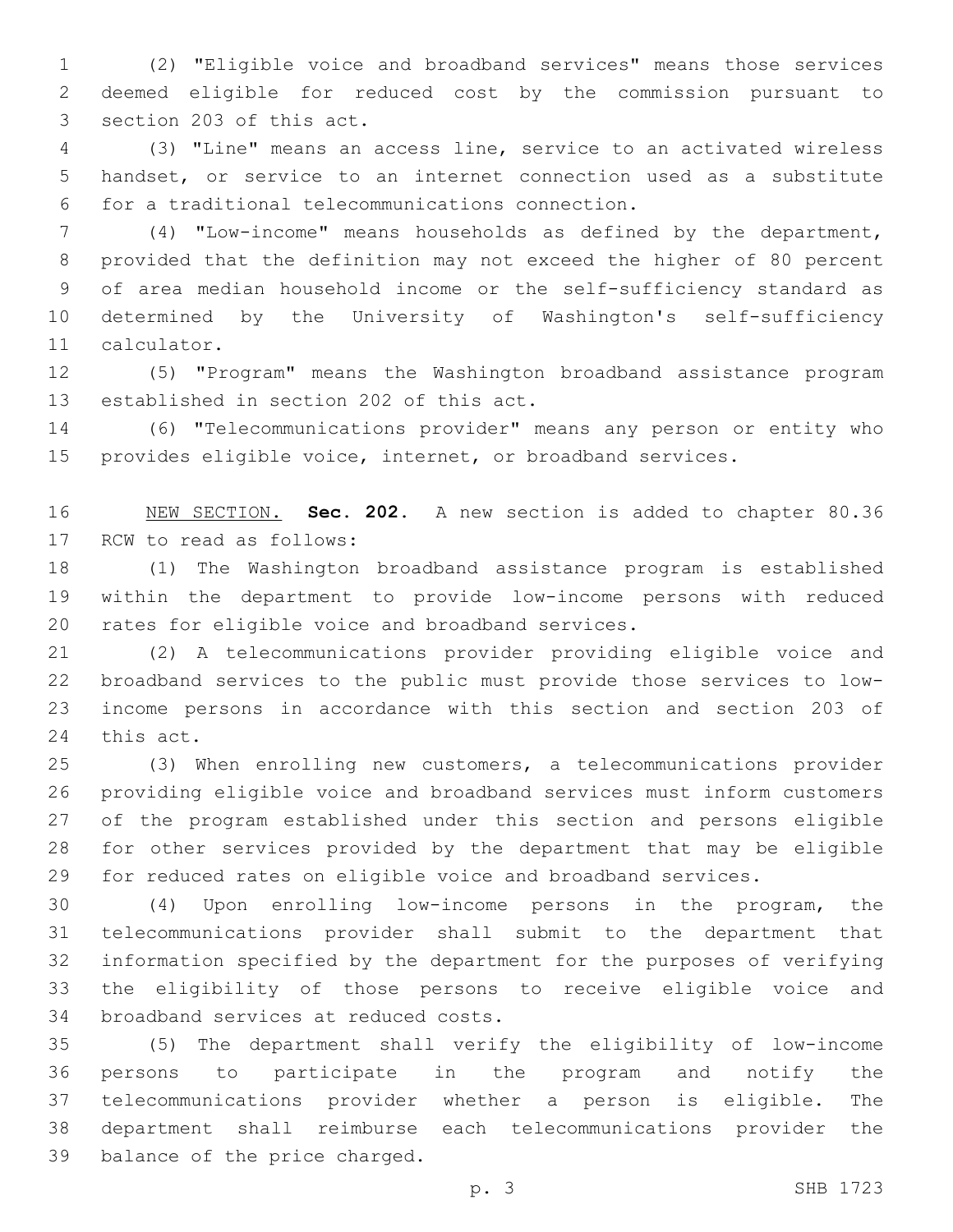(6) The department may adopt rules to implement this section but may not limit low-income households to receiving support on only one 3 line.

 (7) The department must consult with the office of equity regarding: (a) Methods for administering the program that will reduce barriers to participation, such as implementing a streamlined application process and, to the extent feasible, ensuring that program services and information are language accessible; and (b) a plan for outreach, eligibility determination assistance, and enrollment navigation assistance for tribal members, black, indigenous, and people of color, individuals with disabilities, elders, veterans, residents of rural areas, and others who would be 13 most challenged to participate.

 (8) For the purposes of this section, "broadband" has the same 15 meaning as defined in RCW 43.330.530.

 NEW SECTION. **Sec. 203.** A new section is added to chapter 80.36 17 RCW to read as follows:

 The commission shall annually adopt by rule those services, including prepaid services, that are eligible for inclusion in the Washington broadband assistance program established in section 202 of this act and the amount of assistance to be provided to low-income persons. The commission shall also adopt by rule guidelines to ensure reduction of barriers to enrollment. This may include allowing telecommunications providers with low-income internet offerings to provide an opt-in for new or existing low-income customers without additional verification if those low-income customers have already demonstrated eligibility in initial enrollment in a low-income internet offering. In determining the amount of assistance to be provided, the commission shall consider the number of low-income persons expected to participate, the price of eligible voice and broadband services, other assistance programs available to low-income persons, and other facts and circumstances that may bear on the reasonableness of assistance levels. The commission may by order exclude a telecommunications provider from the program if it determines the costs charged by the telecommunications provider to be excessive or the quality of service or customer service to be poor.

**PART 3**

# **ANCHOR INSTITUTION DIGITAL EQUITY PROGRAM**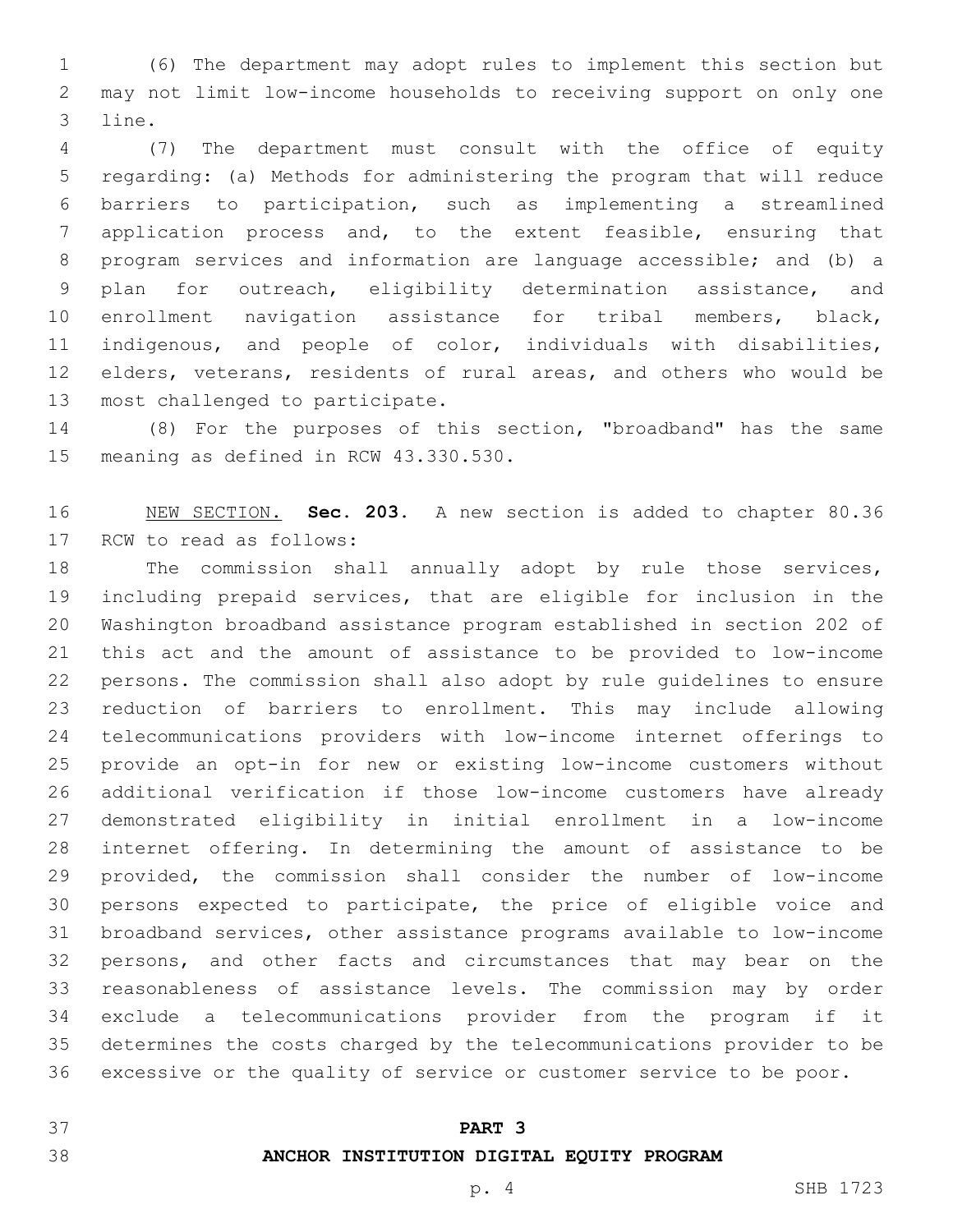1 NEW SECTION. **Sec. 301.** A new section is added to chapter 80.36 2 RCW to read as follows: 3 The definitions in this section apply throughout this section and 4 section 302 of this act unless the context clearly requires 5 otherwise. 6 (1) "Anchor institution" means a public school, a public housing 7 authority, a library, a medical or health care provider, a community 8 college or other institution of higher education, a state library 9 agency, courts, early learning centers, homelessness shelters, group 10 homes, community centers, elder care facilities, foster care 11 providers, community-based organizations, and other nonprofit or 12 governmental community support organizations. 13 (2) "Basic telecommunications services" means the following 14 services: 15 (a) Single-party service; 16 (b) Voice grade access to the public switched network; 17 (c) Support for local usage; 18 (d) Dual tone multifrequency signaling (touch-tone); 19 (e) Access to emergency services (911); 20 (f) Access to operator services; 21 (g) Access to interexchange services; 22 (h) Access to directory assistance; and 23 (i) Toll limitation services. 24 (3) "Broadband service" has the same meaning as defined in RCW 43.330.530.25 26 (4) "E-rate discount" means an actual discount under the e-rate 27 program, or a representative discount figure as determined by the 28 commission. 29 (5) "E-rate program" means the federal universal service e-rate 30 program as provided in 47 C.F.R. Sec. 54 and administered by the 31 schools and libraries division of the universal service

32 administrative company.

33 (6) "Office" means the statewide broadband office established in 34 RCW 43.330.532.

35 (7) "Program" means the anchor institution digital equity program 36 created in section 302 of this act.

37 (8) "Telecommunications" has the same meaning as defined in 47 38 U.S.C. Sec. 153(43).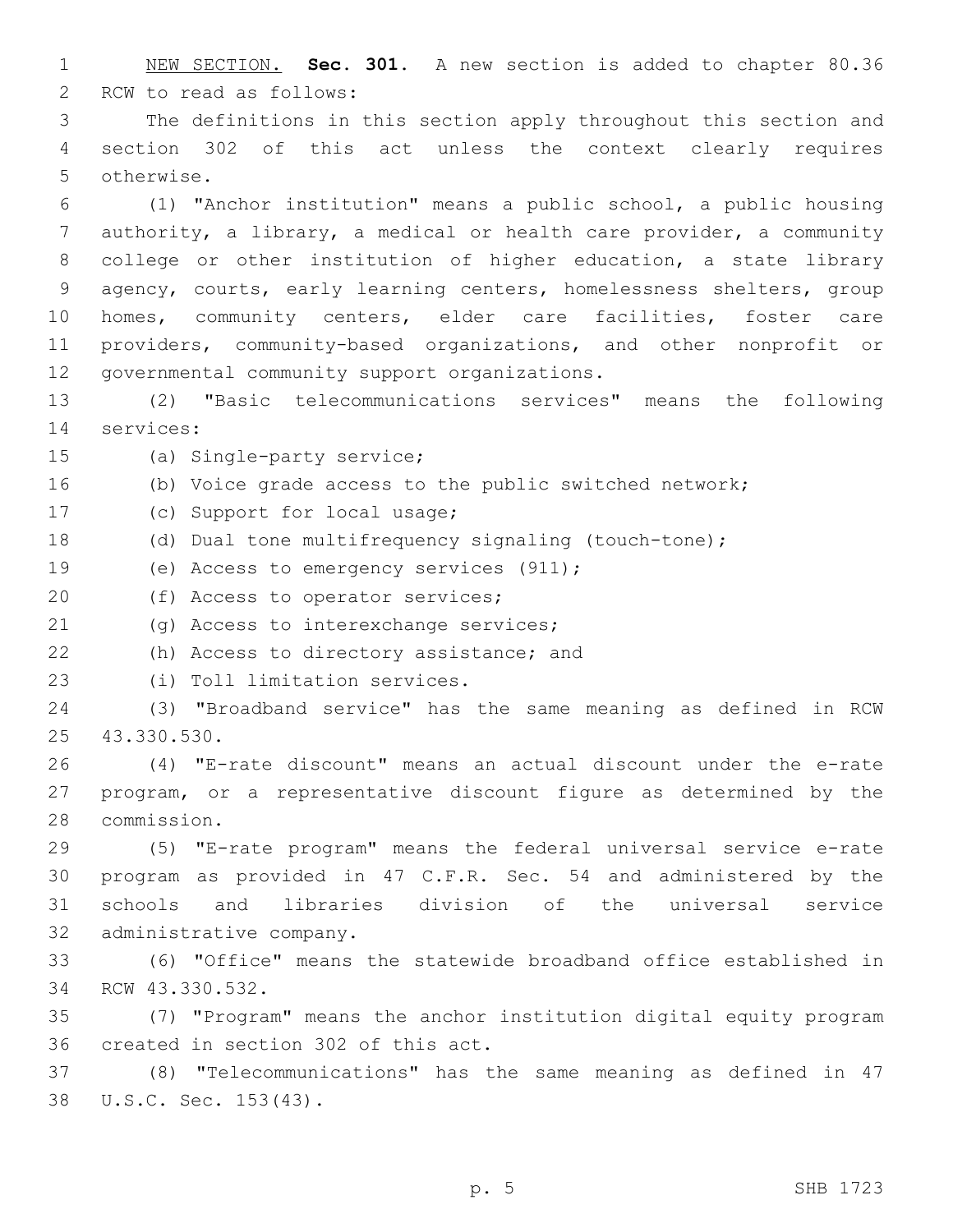NEW SECTION. **Sec. 302.** A new section is added to chapter 80.36 2 RCW to read as follows:

 (1) The anchor institution digital equity program is established. The office shall develop, implement, and administer the program for the purpose of providing discounted rates for telecommunications services, including broadband service, and discounted telecommunications infrastructure costs, including broadband infrastructure, to qualifying anchor institutions. The office must coordinate with the office of the superintendent of public instruction, the state library, and the department of social and health services in developing and implementing the program.

 (2) Eligible applicants to receive discounted rates under the program include, but are not limited to, all customers eligible to receive discounts for telecommunications services under the e-rate program administered by the schools and libraries division of the universal service administrative company that also apply for discounts on telecommunications services provided in subsection (1) 18 of this section.

 (3) The discount developed under subsection (1) of this section 20 must:

 (a) Be a minimum of a 50 percent discount to program participants 22 for broadband services;

 (b) Be a minimum of a 25 percent discount to program participants 24 for basic telecommunications services; and

 (c) Be applied after applying an e-rate discount. The office shall first apply an e-rate discount, regardless of whether the customer has applied for an e-rate discount or has been approved, if 28 the customer, in the determination of the office, meets the 29 eligibility requirements for an e-rate discount.

 (4) Eligible entities under subsection (1) of this section may apply for, and the office may provide, partial or full discount of telecommunications infrastructure costs. The office must determine the infrastructure costs that are eligible for discount under the program. Eligible costs for discount under the program must be allowed for new, rehab, and ongoing maintenance infrastructure costs. For the purposes of this section, "infrastructure costs" include 37 wireless meshed network technology.

 (5) The office must develop a process to prioritize applications for funding among eligible applicants under the anchor institution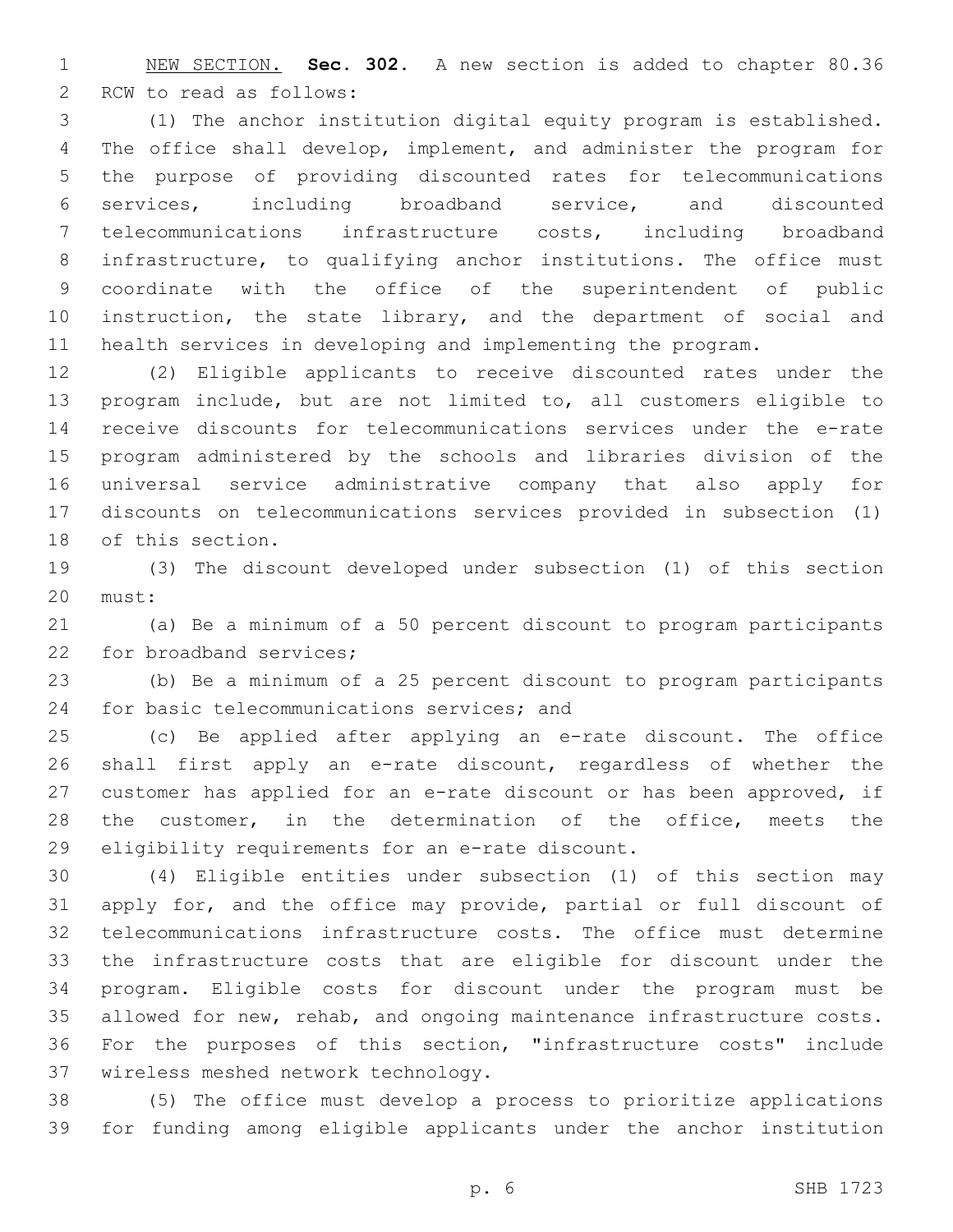digital equity program. The office must, at minimum and in any order, prioritize applications based on the following factors:

 (a) The extent to which the application meets the state policy objective of bridging the digital divide by encouraging expanded access to state-of-the-art technologies for rural, inner city, lowincome, and disabled residents of Washington; and6

 (b) For broadband service discounts, the extent to which the service provided to the applicant is consistent with the state broadband office goals established under RCW 43.330.536.

(6) The office may adopt rules to implement this section.

# **PART 4 DIGITAL EQUITY OPPORTUNITY PROGRAM**

 **Sec. 401.** RCW 43.330.530 and 2019 c 365 s 2 are each amended to read as follows:14

 The definitions in this section apply throughout this section and RCW 43.330.532 through 43.330.538, 43.330.412, and sections 405 and 17 406 of this act unless the context clearly requires otherwise.

 (1) "Board" means the public works board established in RCW 19 43.155.030.

 (2) "Broadband" or "broadband service" means any service providing advanced telecommunications capability and internet access 22 with transmission speeds that, at a minimum, provide  $((\text{twenty-fitve}))$ 23 25 megabits per second download and three megabits per second upload.

 (3) "Broadband infrastructure" means networks of deployed telecommunications equipment and technologies necessary to provide high-speed internet access and other advanced telecommunications 27 services to end users.

(4) "Department" means the department of commerce.

 (5) "Last mile infrastructure" means broadband infrastructure that serves as the final connection from a broadband service provider's network to the end-use customer's on-premises 32 telecommunications equipment.

 (6) "Local government" includes cities, towns, counties, municipal corporations, public port districts, public utility districts, quasi-municipal corporations, special purpose districts, and multiparty entities comprised of public entity members.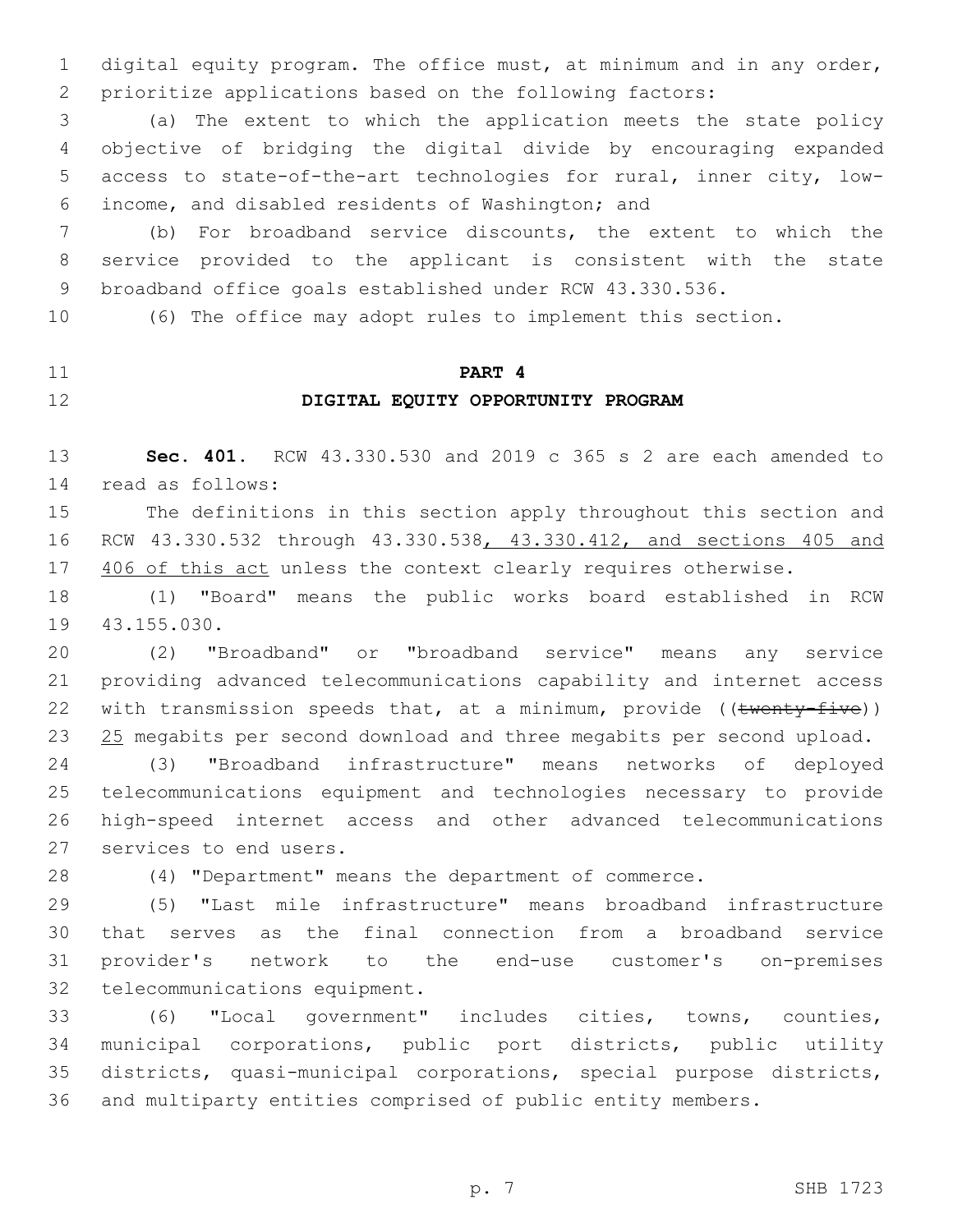(7) "Middle mile infrastructure" means broadband infrastructure that links a broadband service provider's core network infrastructure 3 to last mile infrastructure.

 (8) "Office" means the governor's statewide broadband office 5 established in RCW 43.330.532.

 (9) "Tribe" means any federally recognized Indian tribe whose traditional lands and territories included parts of Washington.

 (10) "Unserved areas" means areas of Washington in which households and businesses lack access to broadband service, as defined by the office, except that the state's definition for 11 broadband service may not be actual speeds less than ((twenty-five)) 12 25 megabits per second download and three megabits per second upload.

 (11)(a) "Advanced telecommunications capability" means, without 14 regard to any transmission media or technology, high-speed, switched, broadband telecommunications capability that enables users to 16 originate and receive high quality voice, data, graphics, and video 17 telecommunications using any technology.

 (b) "Advanced telecommunications capability" does not include access to a technology that delivers transmission speeds below the minimum download and upload speeds provided in the definition of broadband in this section.

 (12) "Aging individual" means an individual 55 years of age or older.

 (13) "Broadband adoption" means the process by which an 25 individual obtains daily access to the internet:

26 (a) At a speed, quality, price, and capacity necessary for the 27 individual to accomplish common tasks, such that the access qualifies 28 as an advanced telecommunications capability;

 (b) Providing individuals with the digital skills necessary to participate online;

 (c) On a device connected to the internet and other advanced telecommunications services via a secure and convenient network, with associated end-user broadband infrastructure equipment such as wifi mesh router or repeaters to enable the device to adequately use the internet network; and

 (d) With technical support and digital navigation assistance to enable continuity of service and equipment use and utilization.

 (14) "Digital equity" means the condition in which individuals and communities in Washington have the information technology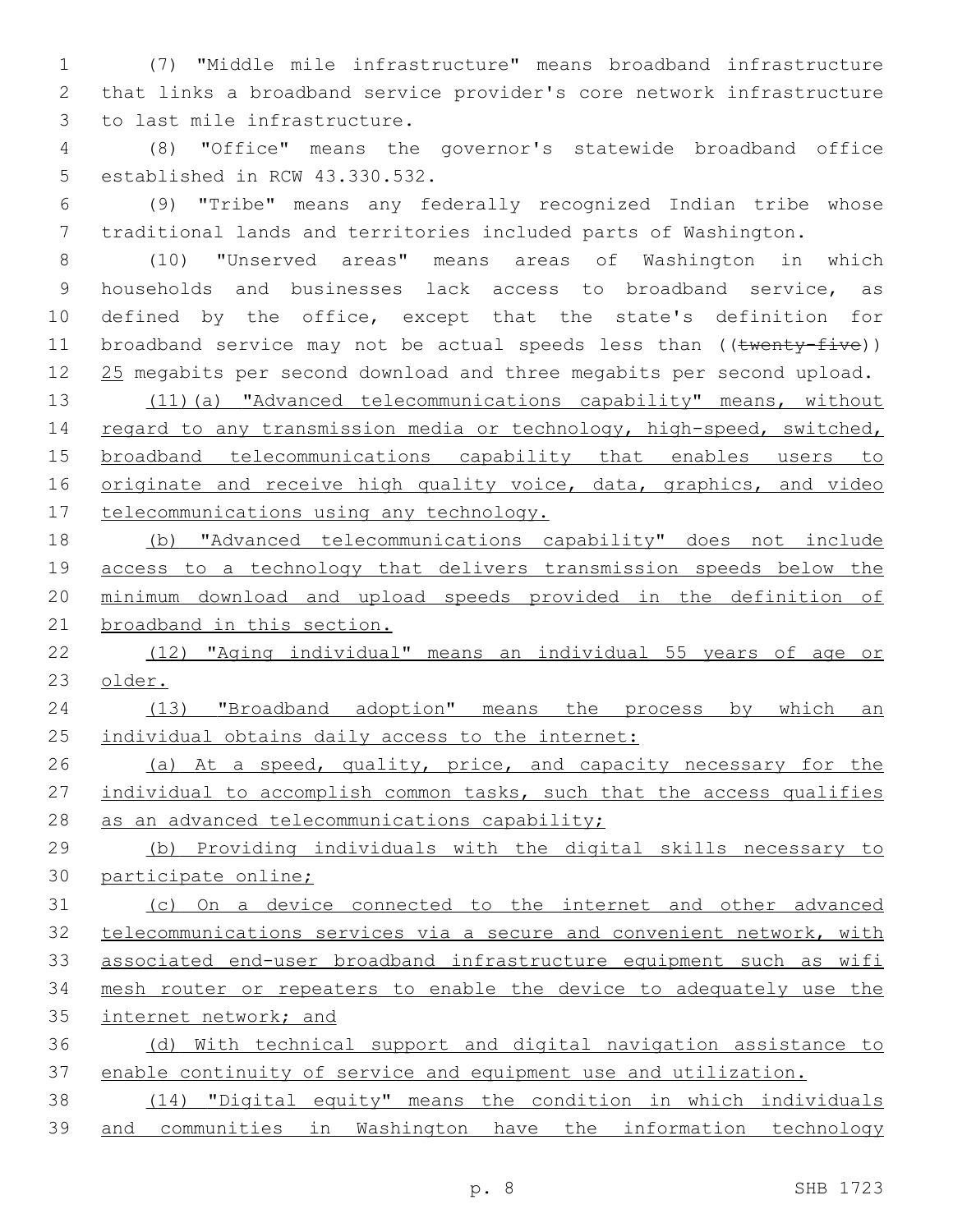| $\mathbf 1$ | capacity that is needed for full participation in society and the  |
|-------------|--------------------------------------------------------------------|
| 2           | economy.                                                           |
| 3           | (15)(a) "Digital inclusion" means the activities that are          |
| 4           | necessary to ensure that all individuals in Washington have access |
| 5           | to, and the use of, affordable information and communication       |
| 6           | technologies including, but not limited to:                        |
| 7           | (i) Reliable broadband internet service;                           |
| $\,8\,$     | (ii) Internet-enabled devices that meet the needs of the user;     |
| $\mathsf 9$ | and                                                                |
| 10          | (iii) Applications and online content designed to enable and       |
| 11          | encourage self-sufficiency, participation, and collaboration.      |
| 12          | (b) "Digital inclusion" also includes obtaining access to digital  |
| 13          | literacy training, the provision of quality technical support, and |
| 14          | obtaining basic awareness of measures to ensure online privacy and |
| 15          | cybersecurity.                                                     |
| 16          | (16) "Digital literacy" means the skills associated with using     |
| 17          | technology to enable users to use information and communications   |
| 18          | technologies to find, evaluate, organize, create, and communicate  |
| 19          | information.                                                       |
| 20          | (17) "Low-income" has the same meaning as provided in section 201  |
| 21          | of this act.                                                       |
| 22          | (18) "Underserved population" means any of the following:          |
| 23          | (a) Individuals who live in low-income households;                 |
| 24          | (b) Aging individuals;                                             |
| 25          | (c) Incarcerated individuals;                                      |
| 26          | (d) Veterans;                                                      |
| 27          | Individuals with disabilities;<br>(e)                              |
| 28          | (f) Individuals with a language barrier, including individuals     |
| 29          | who are English learners or who have low levels of literacy;       |
| 30          | (q) Individuals who are members of a racial or ethnic minority     |
| 31          | group;                                                             |
| 32          | Individuals who primarily reside in a rural area;<br>(h)           |
| 33          | (i) Children and youth in foster care; or                          |
| 34          | (j) Individuals experiencing housing instability.                  |
| 35          | Sec. 402. RCW 43.330.532 and 2021 c 258 s 2 are each amended to    |
| 36          | read as follows:                                                   |
| $\cap$      |                                                                    |

 (1) The governor's statewide broadband office is established. The director of the office must be appointed by the governor. The office may employ staff necessary to carry out the office's duties as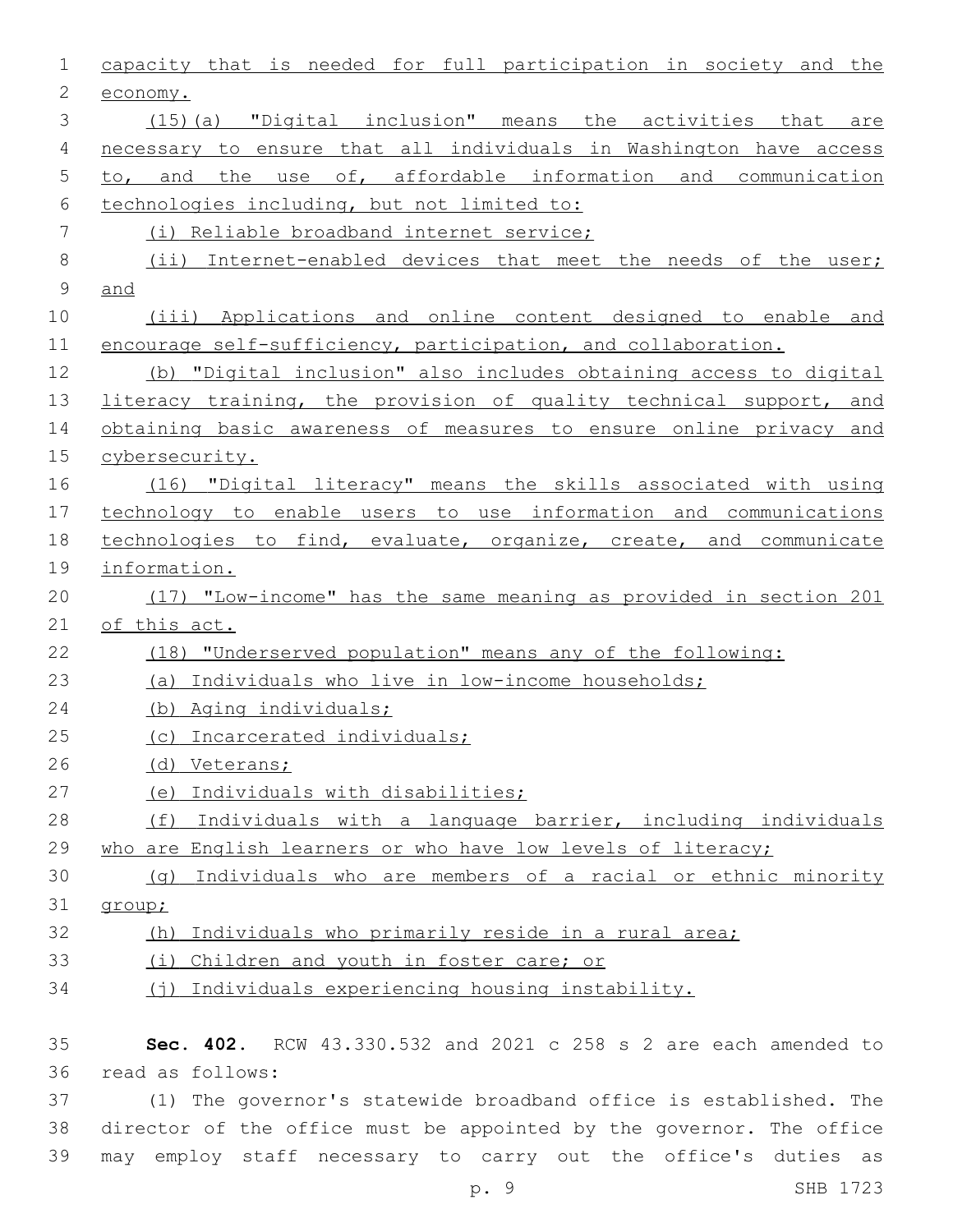prescribed by chapter 365, Laws of 2019, subject to the availability 2 of amounts appropriated for this specific purpose.

 (2) The purpose of the office is to encourage, foster, develop, and improve affordable, quality broadband within the state in order to:5

 (a) Drive job creation, promote innovation, improve economic vitality, and expand markets for Washington businesses;

 (b) Serve the ongoing and growing needs of Washington's education systems, health care systems, public safety systems, transportation systems, industries and business, governmental operations, and 11 citizens; and

12 (c) Improve broadband accessibility and adoption for unserved and 13 underserved communities and populations.

 **Sec. 403.** RCW 43.330.534 and 2021 c 258 s 3 are each amended to 15 read as follows:

16 (1) The office has the power and duty to:

 (a) Serve as the central broadband planning body for the state of 18 Washington;

 (b) Coordinate with local governments, tribes, public and private 20 entities, public housing agencies, nonprofit organizations, and consumer-owned and investor-owned utilities to develop strategies and plans promoting deployment of broadband infrastructure and greater broadband access, while protecting proprietary information;

 (c) Review existing broadband initiatives, policies, and public 25 and private investments;

 (d) Develop, recommend, and implement a statewide plan to encourage cost-effective broadband access and to make recommendations for increased usage, particularly in rural and other unserved areas;

 (e) Update the state's broadband goals and definitions for broadband service in unserved areas as technology advances, except that the state's definition for broadband service may not be actual speeds less than twenty-five megabits per second download and three 33 megabits per second upload; and

 (f) Encourage public-private partnerships to increase deployment and adoption of broadband services and applications.

 (2) When developing plans or strategies for broadband deployment, 37 the office must consider: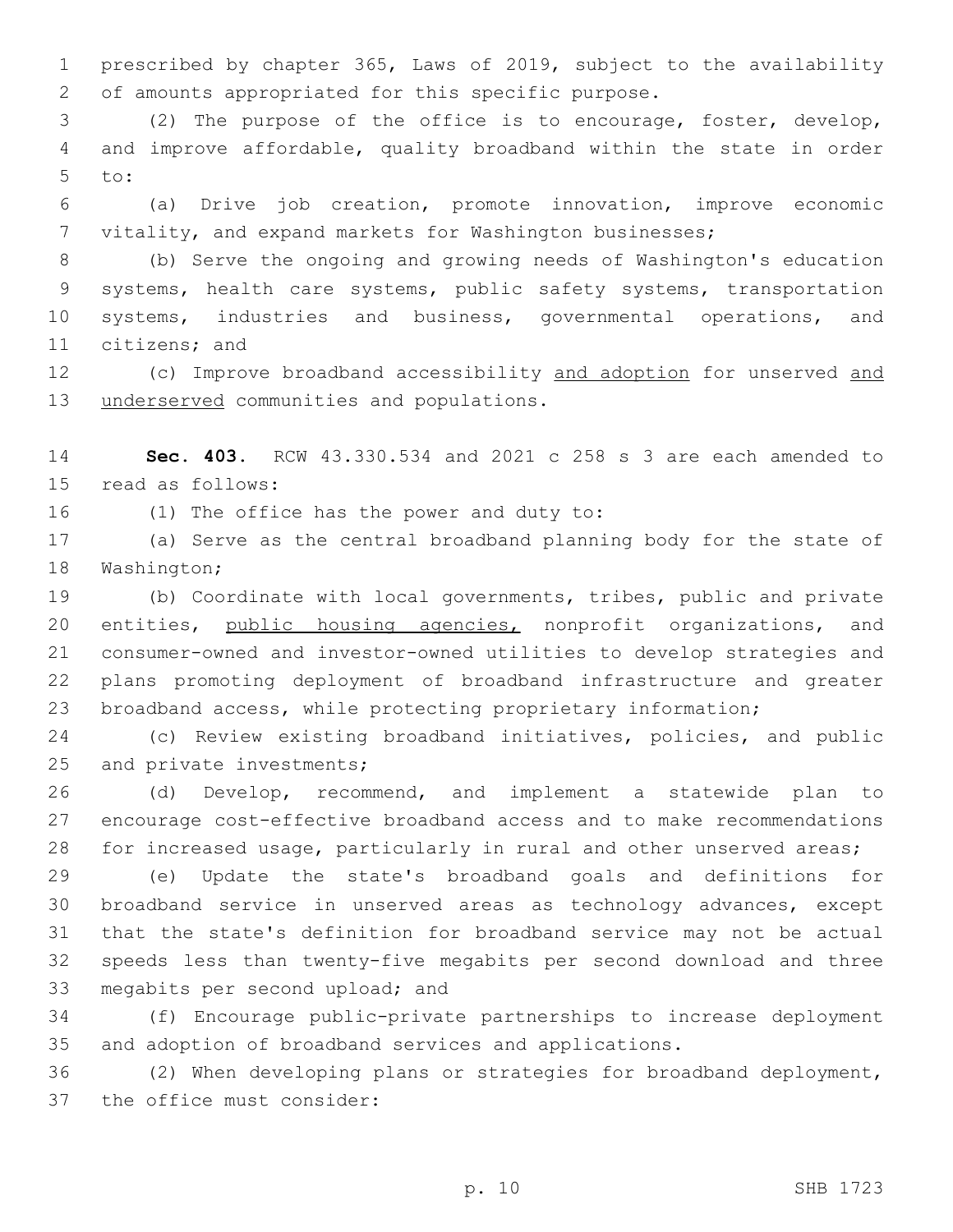(a) Partnerships between communities, tribes, nonprofit organizations, local governments, consumer-owned and investor-owned 3 utilities, and public and private entities;

 (b) Funding opportunities that provide for the coordination of public, private, state, and federal funds for the purposes of making broadband infrastructure or broadband services available to rural and 7 unserved areas of the state;

 (c) Barriers to the deployment, adoption, and utilization of broadband service, including affordability of service and project 10 coordination logistics; and

 (d) Requiring minimum broadband service of twenty-five megabits per second download and three megabits per second upload speed, that 13 is scalable to faster service.

 (3) The office may assist applicants for the grant and loan 15 program created in RCW 43.155.160, the digital equity opportunity program created in RCW 43.330.412, and the digital equity planning 17 grant program created in section 405 of this act with seeking federal funding or matching grants and other grant opportunities for 19 deploying or increasing adoption of broadband services.

 (4) The office may take all appropriate steps to seek and apply for federal funds for which the office is eligible, and other grants, and accept donations, and must deposit these funds in the statewide 23 broadband account created in RCW 43.155.165.

 (5) The office shall coordinate an outreach effort to hard-to-25 reach communities and low-income communities across the state to provide information about broadband programs available to consumers 27 of these communities. The outreach effort must include, but is not limited to, providing information to applicable communities about the Washington broadband assistance program established under section 202 30 of this act, the federal lifeline program, and other low-income broadband benefit programs. The outreach effort must be reviewed by 32 the office of equity annually. The office may contract with other public or private entities to conduct outreach to communities as provided under this subsection.

 (6) In carrying out its purpose, the office may collaborate with the utilities and transportation commission, the office of the chief information officer, the department of commerce, the community economic revitalization board, the department of transportation, the public works board, the state librarian, and all other relevant state 40 agencies.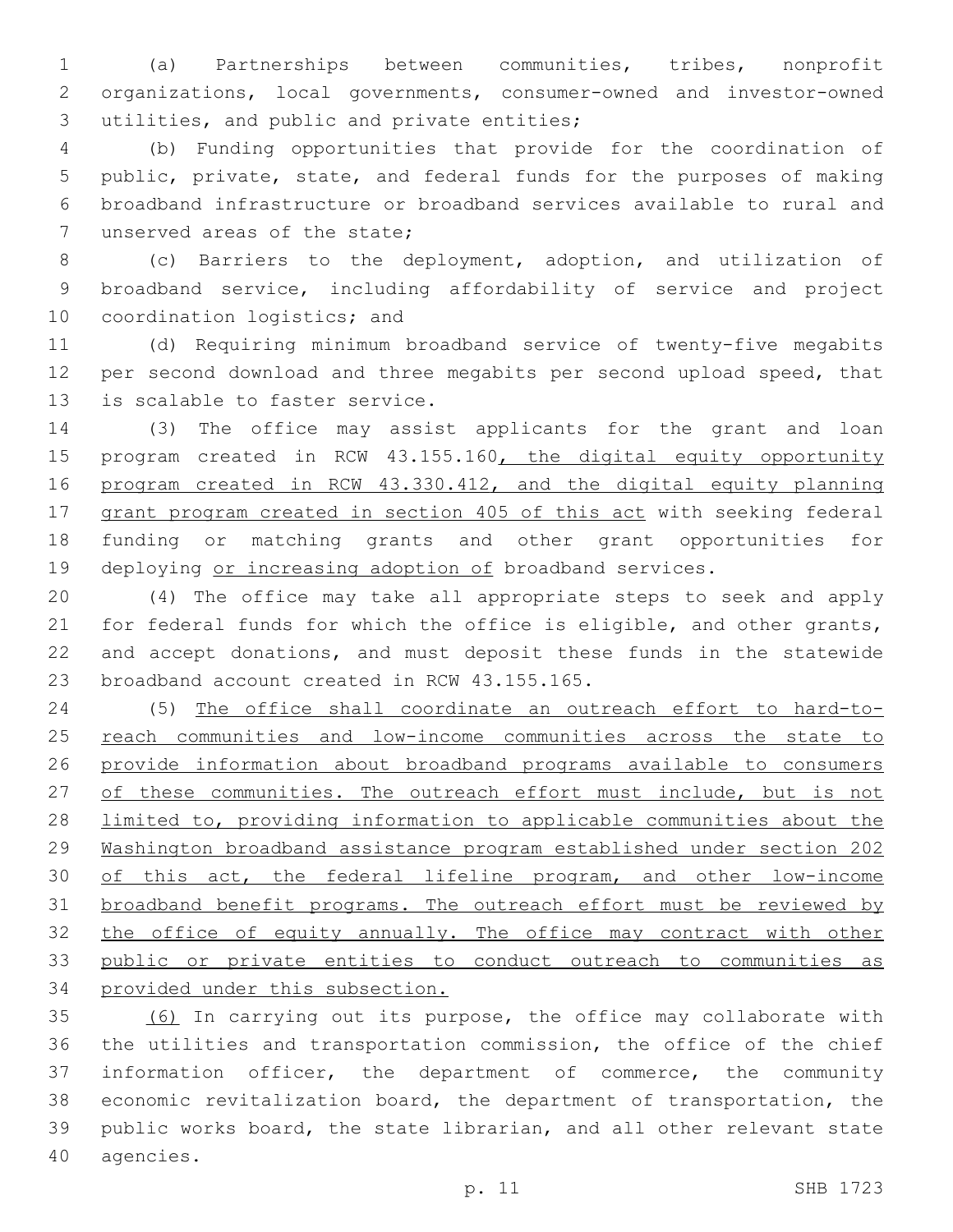1 **Sec. 404.** RCW 43.330.412 and 2011 1st sp.s. c 43 s 607 are each 2 amended to read as follows:

 The ((community technology opportunity program is created to support the efforts of community technology programs throughout the state. The community technology)) digital equity opportunity program is created to advance broadband adoption and digital equity and 7 inclusion throughout the state. The digital equity opportunity program must be administered by the department. The department may contract for services in order to carry out the department's 10 obligations under this section.

11 (1) In implementing the ((community technology)) digital equity 12 opportunity program the director must, to the extent funds are 13 appropriated for this purpose:

14 (a) Provide organizational and capacity building support to 15 ((community technology)) digital equity programs throughout the 16 state((, and identify and facilitate the availability of other public 17 and private sources of funds to enhance the purposes of the program 18 and the work of community technology programs. No more than fifteen)) 19 and additional support for the purpose of:

20 (i) Evaluating the impact and efficacy of activities supported by 21 grants awarded under the covered programs; and

22 (ii) Developing, cataloging, disseminating, and promoting the 23 exchange of best practices, with respect to and independent of the 24 covered programs, in order to achieve digital equity. After July 1, 25 2024, no more than 15 percent of funds received by the director for 26 the program may be expended on these functions;

 (b) Establish a competitive grant program and provide grants to 28 community technology programs to ((provide training and skill-29 building opportunities; access to hardware and software; internet connectivity; digital media literacy; assistance in the adoption of information and communication technologies in low-income and underserved areas of the state; and development of locally relevant content and delivery of vital services through)) advance digital equity and digital inclusion by providing:

 (i) Training and skill-building opportunities; (ii) Access to hardware and software, including online service 37 costs such as application and software; (iii) Internet connectivity;

39 (iv) Digital media literacy and cybersecurity training;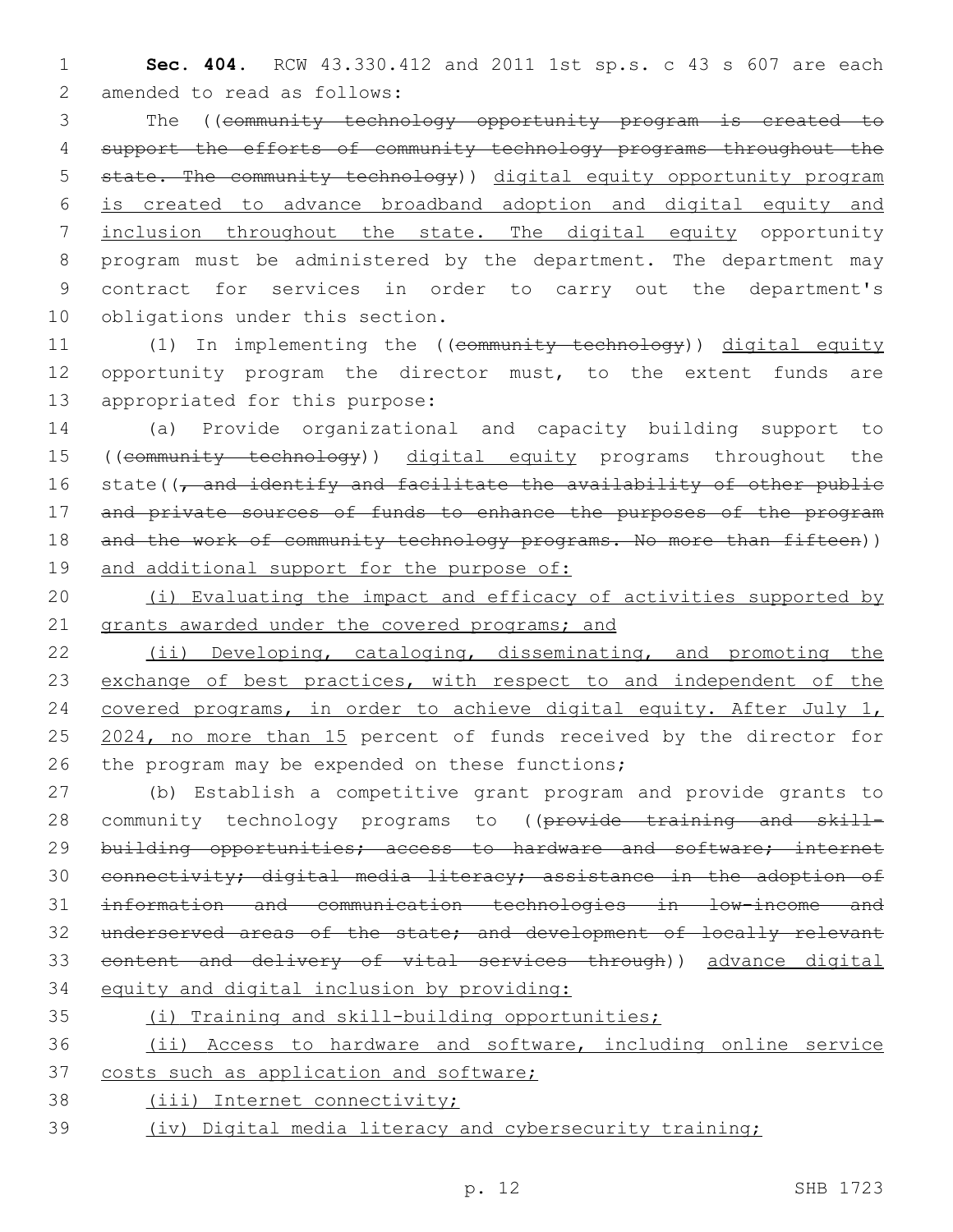(v) Assistance in the adoption of information and communication 2 technologies for low-income and underserved populations of the state; (vi) Development of locally relevant content and delivery of vital services through technology; and (vii) Technical support; (c) Collaborate with broadband stakeholders, including broadband action teams across the state, in implementing the program as 8 provided under this subsection; and (d) For the purposes of this section, include wireless meshed 10 network technology. 11 (2) Grant applicants must: (a) Provide evidence that the applicant is a nonprofit entity or a public entity that is working in partnership with a nonprofit 14 entity; (b) Define the geographic area or population to be served; (c) Include in the application the results of a needs assessment addressing, in the geographic area or among the population to be 18 served: The impact of inadequacies in technology access or knowledge, 19 barriers faced, and services needed; (d) Explain in detail the strategy for addressing the needs 21 identified and an implementation plan including objectives, tasks, and benchmarks for the applicant and the role that other organizations will play in assisting the applicant's efforts; 24 (e) ((Provide evidence of matching funds and resources, which are equivalent to at least one-quarter of the grant amount committed to 26 the applicant's strategy;  $(f)$ ) Provide evidence that funds applied for, if received, will be used to provide effective delivery of community technology services in alignment with the goals of this program and to increase the applicant's level of effort beyond the current level; and  $((+g+))$  (f) Comply with such other requirements as the director establishes.32 (3) The digital equity forum shall review grant applications and provide input to the director regarding the prioritization of applications in awarding grants among eligible applicants under the program. (4) In awarding grants under the digital equity opportunity program created in this section, the director must: (a) Consider the input provided by the digital equity forum, as provided in subsection (3) of this section, in awarding grants; and

p. 13 SHB 1723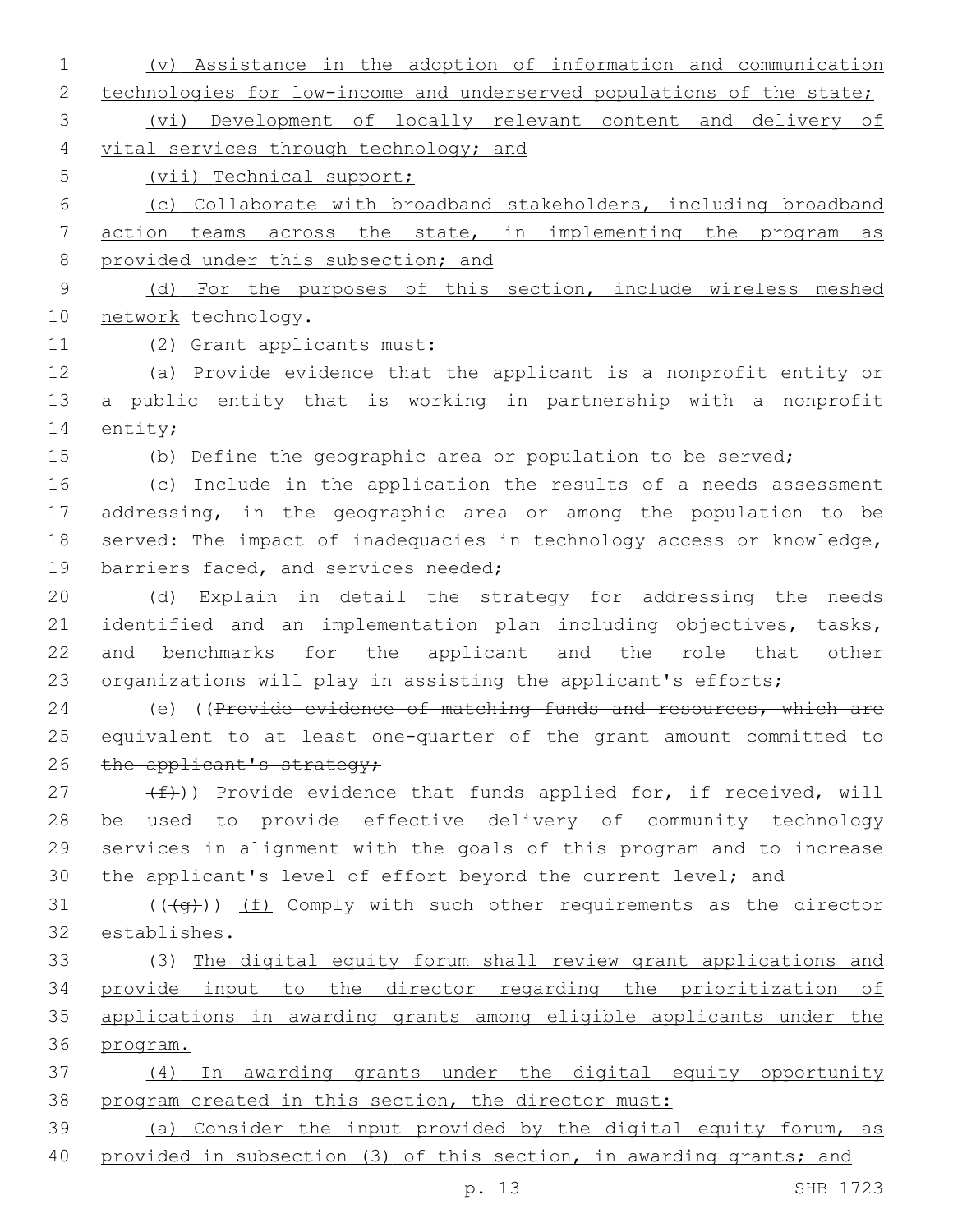(b) Consider the extent to which the mix of grants awarded would increase in the number of prekindergarten through 12th grade students gaining access to greater levels of digital inclusion as a factor in awarding grants.

5  $(5)$  The director may use no more than  $((\text{ten}))$  10 percent of funds received for the ((community technology)) digital equity opportunity 7 program to cover administrative expenses.

 ( $(4)$ )) (6) The director must establish expected program outcomes for each grant recipient and must require grant recipients to provide 10 an annual accounting of program outcomes.

 NEW SECTION. **Sec. 405.** A new section is added to chapter 43.330 12 RCW to read as follows:

 (1) Subject to the availability of funds appropriated for this specific purpose, the department shall establish a digital equity 15 planning grant program.

 (2)(a) This program must provide grants to local governments, institutions of higher education, workforce development councils, or other entities to fund the development of a digital equity plan for a discrete geographic region of the state. Only the director or the 20 director's designee may authorize expenditures.

(b) Priority must be given for grant applications:

 (i) Accompanied by express support from community or neighborhood-based nonprofit organizations, public development 24 authorities, federally recognized Indian tribes in the state, or other community partners and partners from the categories of 26 institutions identified in RCW 43.330.421; and

 (ii) That intend to use community-based participatory action 28 research methods as a part of the proposed plan.

 (3) An applicant must submit an application to the department in order to be eligible for funding under this section.

 (4) The digital equity forum shall review grant applications and provide input to the department regarding the prioritization of applications in awarding grants among eligible applicants under the 34 program.

(5) The department must:35

 (a) Pursuant to subsection (2)(b) of this section, evaluate and rank applications using objective criteria such as the number of underserved populations served and subjective criteria such as the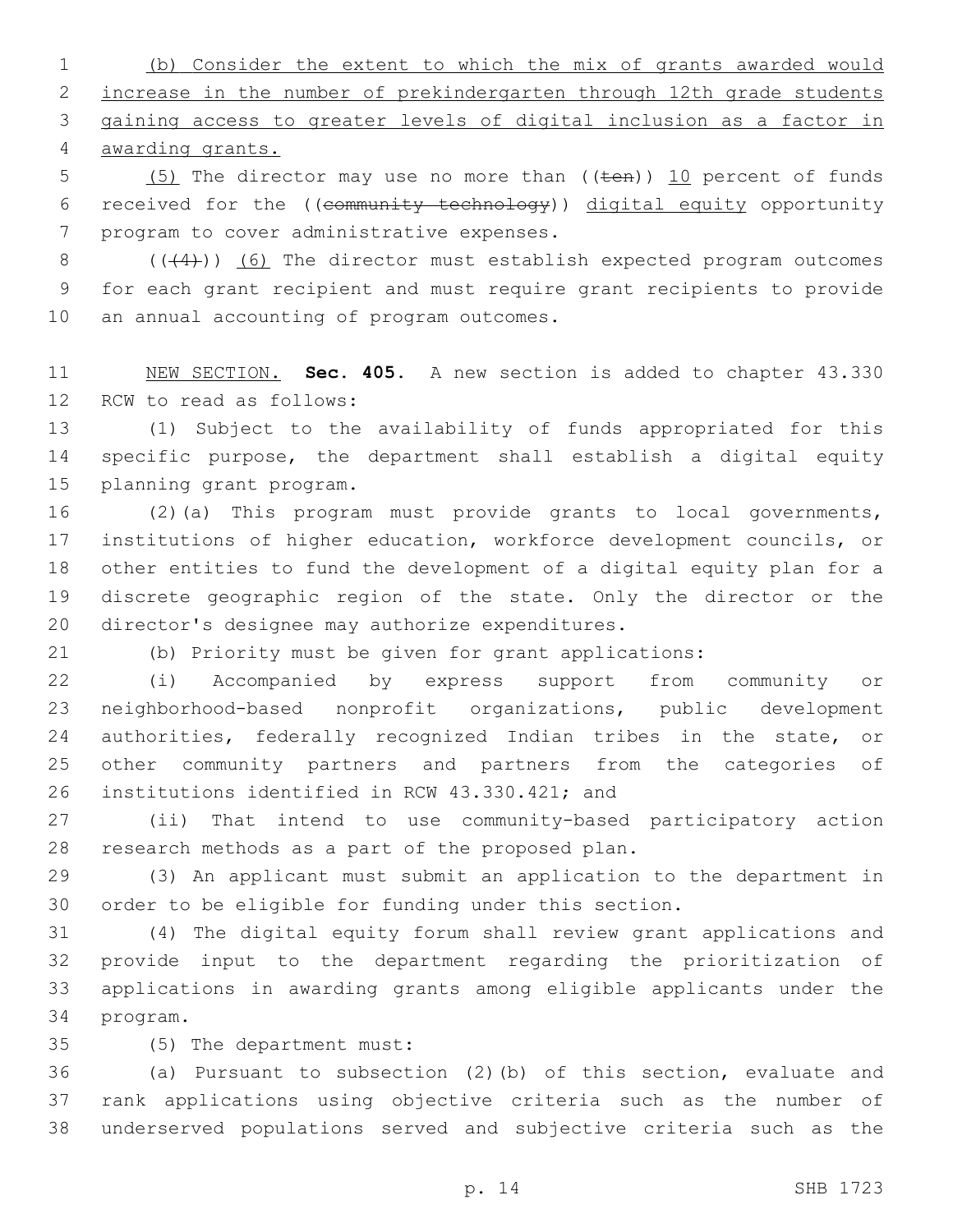degree of support and engagement evidenced by the community who will 2 be served;

 (b) Consider the input provided by the forum, as provided in subsection (4) of this section, in awarding grants under the digital 5 equity planning grant program; and

 (c) Consider the extent to which the mix of grants awarded would increase in the number of prekindergarten through 12th grade students gaining access to greater levels of digital inclusion as a factor in awarding grants under the digital equity planning grant program.

 (6) The department shall develop criteria for what the digital 11 equity plans must include.

(7) The department may adopt rules to implement this section.

 NEW SECTION. **Sec. 406.** A new section is added to chapter 43.330 14 RCW to read as follows:

 (1) The Washington digital equity forum is established for the purpose of developing recommendations to advance digital connectivity in Washington state and advising the statewide broadband office on the digital equity opportunity program as provided under RCW 43.330.412 and the digital equity planning grant program as provided 20 under section 405 of this act.

 (2) In developing its recommendations to advance digital 22 connectivity, the forum must:

 (a) Develop goals that are consistent with the goals of the governor's statewide broadband office, as provided in RCW 43.330.536;

(b) Strengthen public-private partnerships;25

 (c) Solicit public input through public hearings or informational 27 sessions;

 (d) Work to increase collaboration and communication between local, state, and federal governments and agencies; and

(e) Recommend reforms to current universal service mechanisms.

 (3) The directors of the governor's statewide broadband office and the Washington state office of equity are responsible for appointing participating members of the digital equity forum and no appointment may be made unless each director concurs in the appointment. In making appointments, the directors must prioritize 36 appointees representing:

37 (a) Federally recognized tribes;

(b) State agencies involved in digital equity; and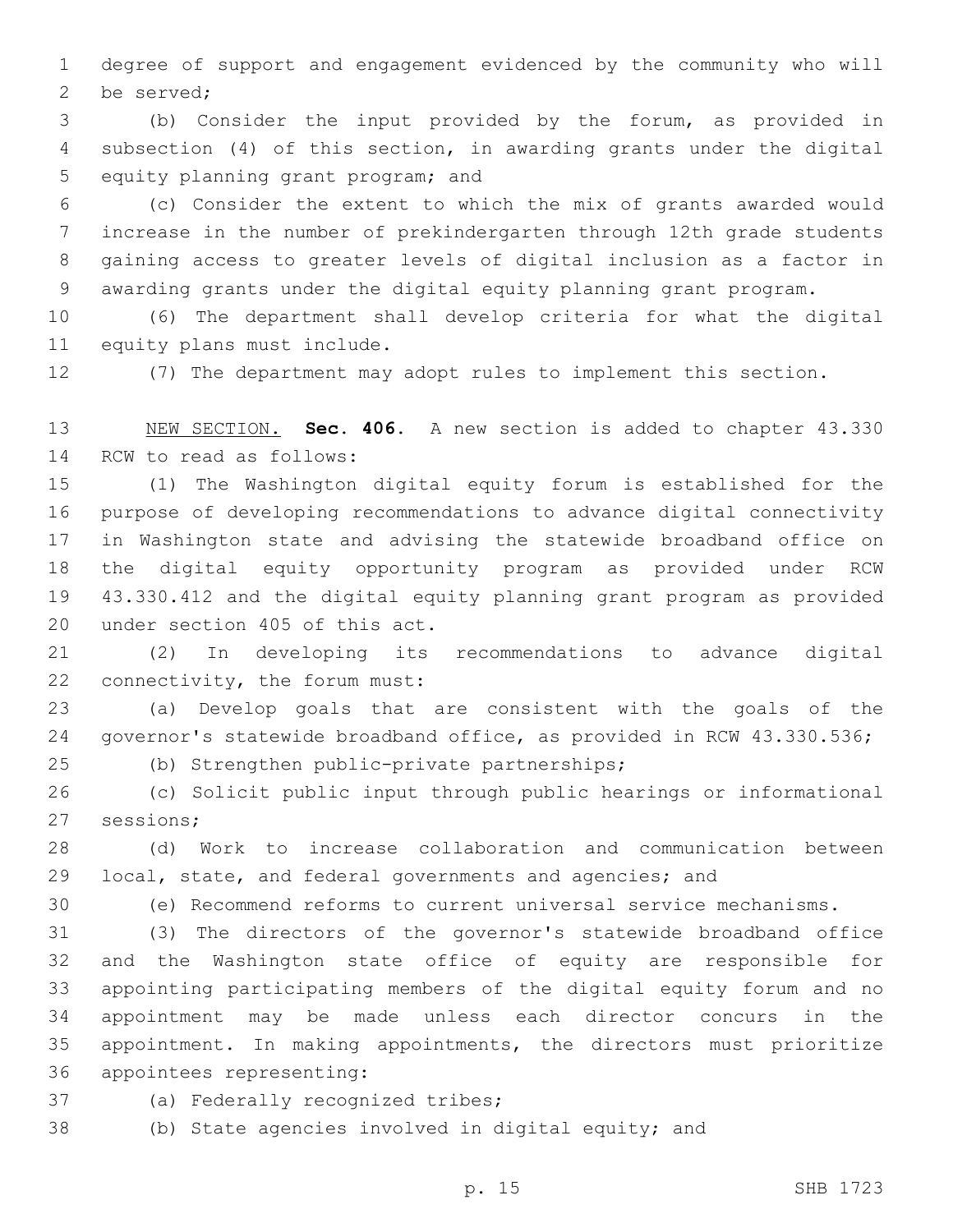(c) Underserved and unserved communities, including historically 2 disadvantaged communities.

 (4) A majority of the participating members appointed by the directors must appoint an administrative chair for the forum.

 (5) In addition to members appointed by the directors, four legislators may serve on the digital equity forum in an ex officio capacity. Legislative participants must be appointed as follows:

 (a) The speaker of the house of representatives must appoint one member from each of the two largest caucuses of the house of 10 representatives; and

 (b) The president of the senate must appoint one member from each 12 of the two largest caucuses of the senate.

 (6)(a) Funds appropriated to the forum may be used to compensate, for any work done in connection with the forum, additional persons who have lived experience navigating barriers to digital connectivity 16 and digital equity.

 (b) Each member of the digital equity forum shall serve without compensation but may be reimbursed for travel expenses as authorized 19 in RCW 43.03.050 and 43.03.060.

 (7) Staff for the digital equity forum must be provided by the governor's statewide broadband office and the Washington state office of equity. The governor's statewide broadband office and the Washington state office of equity are jointly responsible for transmitting the recommendations of the digital equity forum to the legislature, consistent with RCW 43.01.036, by October 28, 2025, and 26 every odd-numbered year thereafter.

# **PART 5**

## **DIGITAL EQUITY ACCOUNT**

 NEW SECTION. **Sec. 501.** A new section is added to chapter 80.36 30 RCW to read as follows:

 (1) The digital equity account is created in the state treasury. Moneys in the account may be spent only after appropriation.

 (2) Any amounts appropriated by the legislature to the account, private contributions, or any other source directed to the account, must be deposited into the account. Funds from sources outside the state, from private contributions, federal or other sources may be directed to the specific purposes of the digital equity opportunity program, Washington broadband assistance program, anchor institution